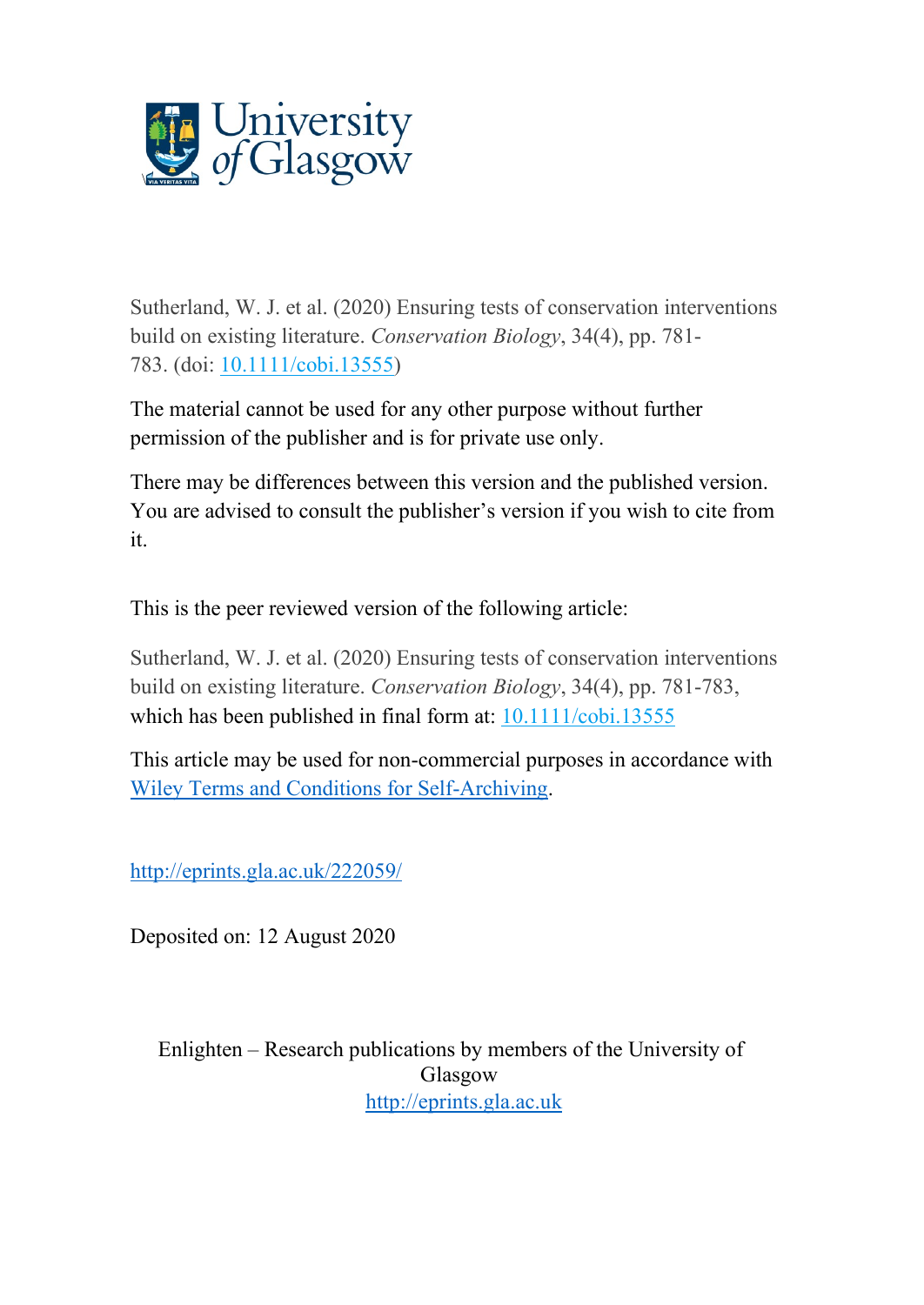## Ensuring that tests of conservation interventions build on existing literature

William J. Sutherland<sup>1</sup>, Sergio Ticul Alvarez-Castañeda<sup>2</sup>, Tatsuya Amano<sup>3</sup>, Roberto Ambrosini<sup>4</sup>, Philip Atkinson<sup>5</sup>, John M Baxter<sup>6</sup>, Alexander L. Bond<sup>7</sup>, Philip J Boon<sup>8</sup>, Katherine L Buchanan<sup>9</sup>, Jos Barlow<sup>10</sup>, Giuseppe Bogliani<sup>11</sup>, Olivia M. Bragg<sup>12</sup>, Mark Burgman<sup>13</sup>, Marc W. Cadotte<sup>14</sup>, Michael Calver<sup>15</sup>, Steven J. Cooke<sup>16</sup>, Richard T. Corlett<sup>17</sup>, Vincent Devictor<sup>18</sup>, John G Ewen<sup>19</sup>, Martin Fisher<sup>20</sup>, Guy Freeman<sup>21</sup>, Edward Game<sup>22</sup>, Brendan J. Godley<sup>23</sup>, Christian Gortázar<sup>24</sup>, Ian R. Hartley<sup>25</sup>, David L Hawksworth<sup>26</sup>, Keith A. Hobson<sup>27</sup>, Ming-Lun Lu<sup>28</sup>, Berta Martín-López<sup>29</sup>, Keping Ma<sup>30</sup>, Antonio Machado<sup>31</sup>, Dirk Maes<sup>32</sup>, Marco Mangiacotti<sup>33</sup>, Dominic J. McCafferty<sup>34</sup>, Victoria Melfi<sup>35</sup>, Sanjay Molur<sup>36</sup>, Allen J. Moore<sup>37</sup>, Stephen D. Murphy<sup>38</sup>, Darren Norris<sup>39</sup>, Alexander P.E. van Oudenhoven<sup>40</sup>, Jennifer Powers<sup>41</sup>, Eileen C. Rees<sup>42</sup>, Mark W. Schwartz<sup>43</sup>, Ilse Storch<sup>44</sup> and Claire Wordley<sup>1</sup>

1 Conservation Evidence, Conservation Science Group, Department of Zoology, University of Cambridge, David Attenborough Building, Cambridge CB2 3QZ, UK

2. Therya, Sergio Ticul Alvarez-Castañeda, Centro de Investigaciones Biológicas del Noroeste, La Paz, BCS 23096, México

3. School of Biological Sciences, The University of Queensland, Brisbane, 4072 Queensland, Australia

4 Avocetta - Journal of Ornithology , and Department of Environmental Science and Policy, University of Milan, Via Celoria 26, I-20133, Milan, Italy.

5 Bird Conservation International, British Trust for Ornithology, The Nunnery, Thetford, Norfolk IP24 2PU, UK

6 Aquatic Conservation, School of Biology, Scottish Oceans Institute, East Sands, University of St Andrews, St Andrews, Fife, KY16 8LB, Scotland

7 Avian Conservation and Ecology, Natural History Museum at Tring, The Walter Rothschild Building, Akeman St, Tring HP23 6AP, UK

8 Aquatic Conservation: Marine and Freshwater Ecosystems, The Freshwater Biological Association, The Ferry Landing, Far Sawrey, Ambleside, Cumbria LA22 0LP, UK

9 Emu - Austral Ornithology, Kate Buchanan School of Life & Environmental Sciences, Faculty of Science, Engineering & Built Environment, Deakin University, Geelong, VIC 3220, Australia

10. Journal of Applied Ecology, Lancaster Environment Centre, Lancaster University, Lancaster LA1 4YQ, UK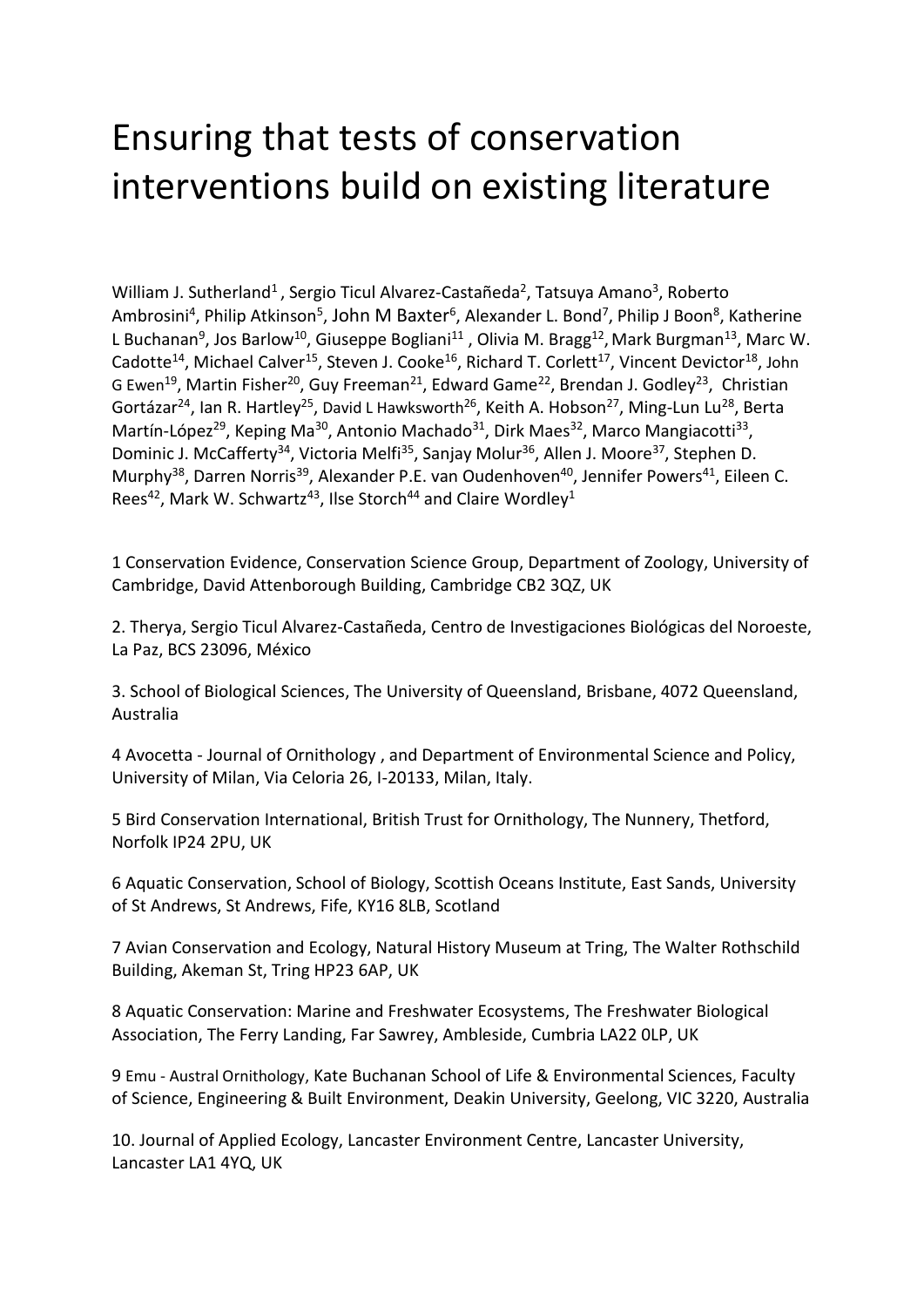11. Rivista italiana di ornitologia-Research in Ornithology, Department of Earth and Environmental Sciences. University of Pavia, Via Adolfo Ferrata 9, 27100 Pavia -Italy

12 Mires and Peat, Geography, University of Dundee, Dundee DD1 4HN, UK.

13 Conservation Biology, Centre for Environmental Policy, Imperial College, London Weeks Building, 16-18 Princes Gardens, London SW7 1NE, UK

14 Ecological Solutions and Evidence, University of Toronto Scarborough, Toronto, ON, M1C 1A4, Canada

15 Pacific Conservation Biology, Environmental and Conservation Sciences, Murdoch University, Murdoch, WA, Australia 6150

16 Conservation Physiology, Department of Biology and Institute of Environmental and Interdisciplinary Science, Carleton University, Ottawa, ON, Canada, K1S 5B6

17 Global Ecology and Conservation, Center for Integrative Conservation, Xishuangbanna Tropical Botanical Garden, Chinese Academy of Sciences, Menglun, Mengla, Yunnan 666303, China

18 Biological Conservation, ISEM, Univ Montpellier, CNRS, EPHE, IRD, Montpellier, France

19 Animal Conservation, Institute of Zoology, Zoological Society of London, Regents Park NW1 4RY London, UK

20. Oryx, Fauna & Flora International, The David Attenborough Building, Pembroke Street, Cambridge, CB2 3QZ, UK

21 Conservation Land Management, NHBS Ltd, 1-6 The Stables, Ford Road, Totnes, Devon, TQ9 5LE UK

22 Conservation Letters, The Nature Conservancy, Brisbane, Australia

23 Endangered Species Research, Centre for Ecology and Conservation University of Exeter, Penryn Campus, Cornwall, TR10 9FE, UK

24. European Journal of Wildlife Research, Ronda de Toledo 12, 13005 Ciudad Real, Spain

25 Bird Study, Lancaster Environment Centre, Lancaster University, Lancaster LA1 4YQ, UK

26 Biodiversity and Conservation, Comparative Plant and Fungal Biology, Royal Botanic Gardens, Kew, Surrey TW9 3DS, UK.

27. Avian Conservation and Ecology, Dept. Biology and Environment and Climate Change Canada, University of Western Ontario, Room 2025 BGS Building,1151 Richmond St. N., London, Ontario, N6A 5B7

28. Taiwan Journal of Biodiversity, Division of Management, Taiwan Endemic Species Research Institute, Nantou, Taiwan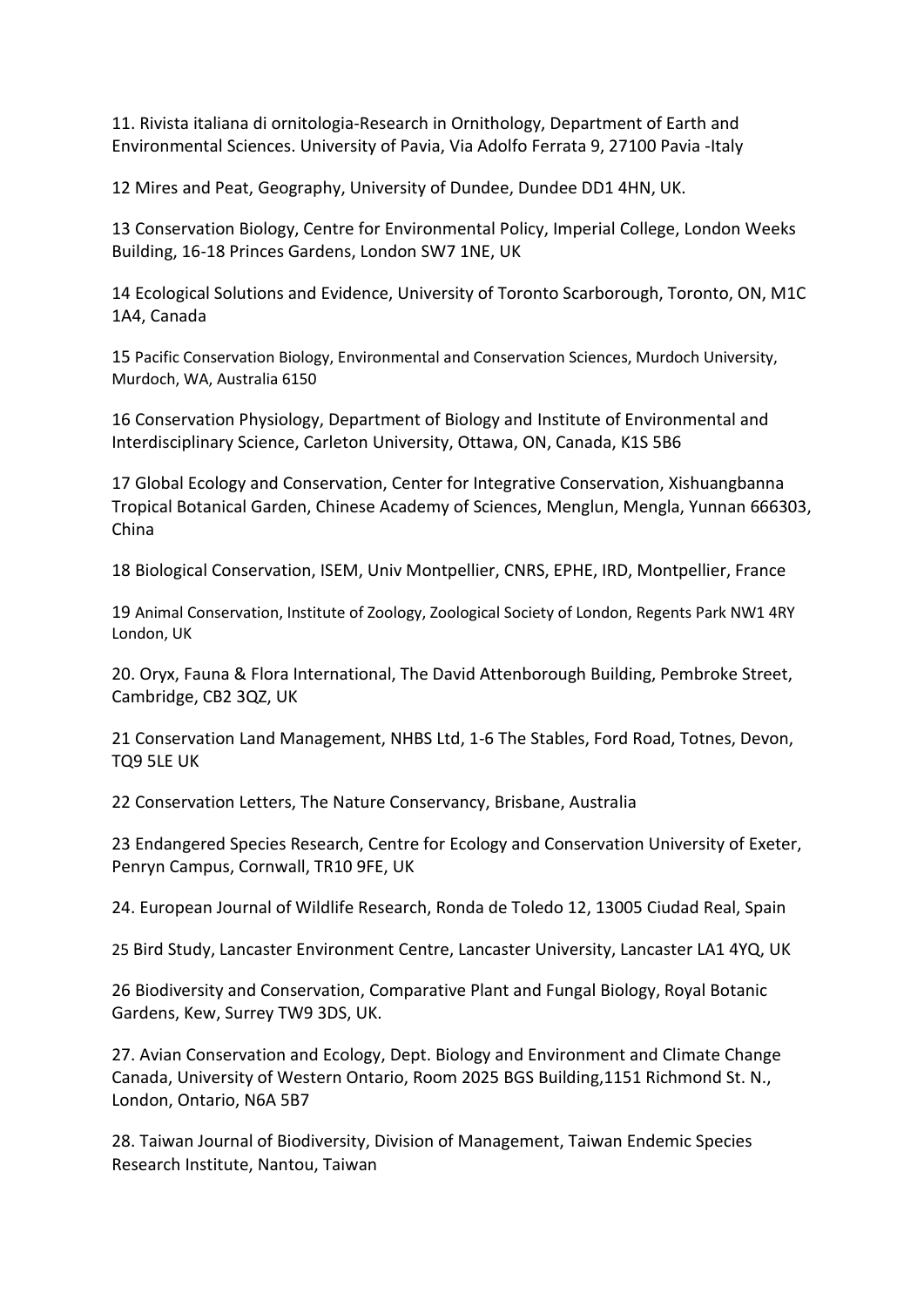29 Ecosystems and People, Faculty of Sustainability, Leuphana University of Lüneburg, 21335 Lüneburg, Germany

30 Biodiversity Science, 20 Nanxincun, Xiangshan, Haidian District, Beijing 100093

31 Journal for Nature Conservation, Chopin 1, 38208 La Laguna, Tenerife, Canary Islands, Spain

32. Journal of Insect Conservation, Species Diversity Group, Research Institute for Nature and Forest (INBO), Brussels, Belgium

33. Acta Herpetologica, Department of Earth and Environmental Sciences, University of Pavia, Via Taramelli 24, 27100, Pavia, Italy

34 IBIS, British Ornithologists' Union, P.O. Box 417, Peterborough PE7 3FX, UK

35 Journal of Zoo and Aquarium Research, Hartpury University, Gloucester, GL19 3BE UK

36 Journal of Threatened Taxa, 12 Thiruvannamalai Nagar, Kalapatti-Saravanampatti Road, Saravanampatti, Coimbatore, Tamil Nadu 641035, India

37. Ecology and Evolution, College of Agricultural and Environmental Sciences, The University of Georgia, 109 Conner Hall, Georgia USA

38. Restoration Ecology, School of Environment, Resources & Sustainability, University of Waterloo, Waterloo, ON Canada

39 Tropical Conservation Science, School of Environmental Sciences, Federal University of Amapá, AP, Brazil, 68903-419

40 Ecosystems and People, Institute of Environmental Sciences CML, Leiden University, Einsteinweg 2, 2333 CC, Leiden, The Netherlands

41 Biotropica, College of Biological Sciences, University of Minnesota, 1987 Upper Buford Circle, St. Paul, MN 55108, USA

42. Wildfowl, WWT Martin Mere Wetland Centre, Fish Lane, Burscough, Lancashire L40 0TA, UK

43. Conservation Science and Practice, Department of Environmental Science and Policy, University of California, Davis 95616, United States.

44. Wildlife Biology, Faculty of Environment and Natural Resources, University of Freiburg, D-79085 Freiburg, Germany

**Testing conservation actions will improve practice, policy and outcomes. Studies must be informed by the pertinent literature, especially by papers testing the same management actions. Limited and selective citing of previous studies can hamper the effective use of**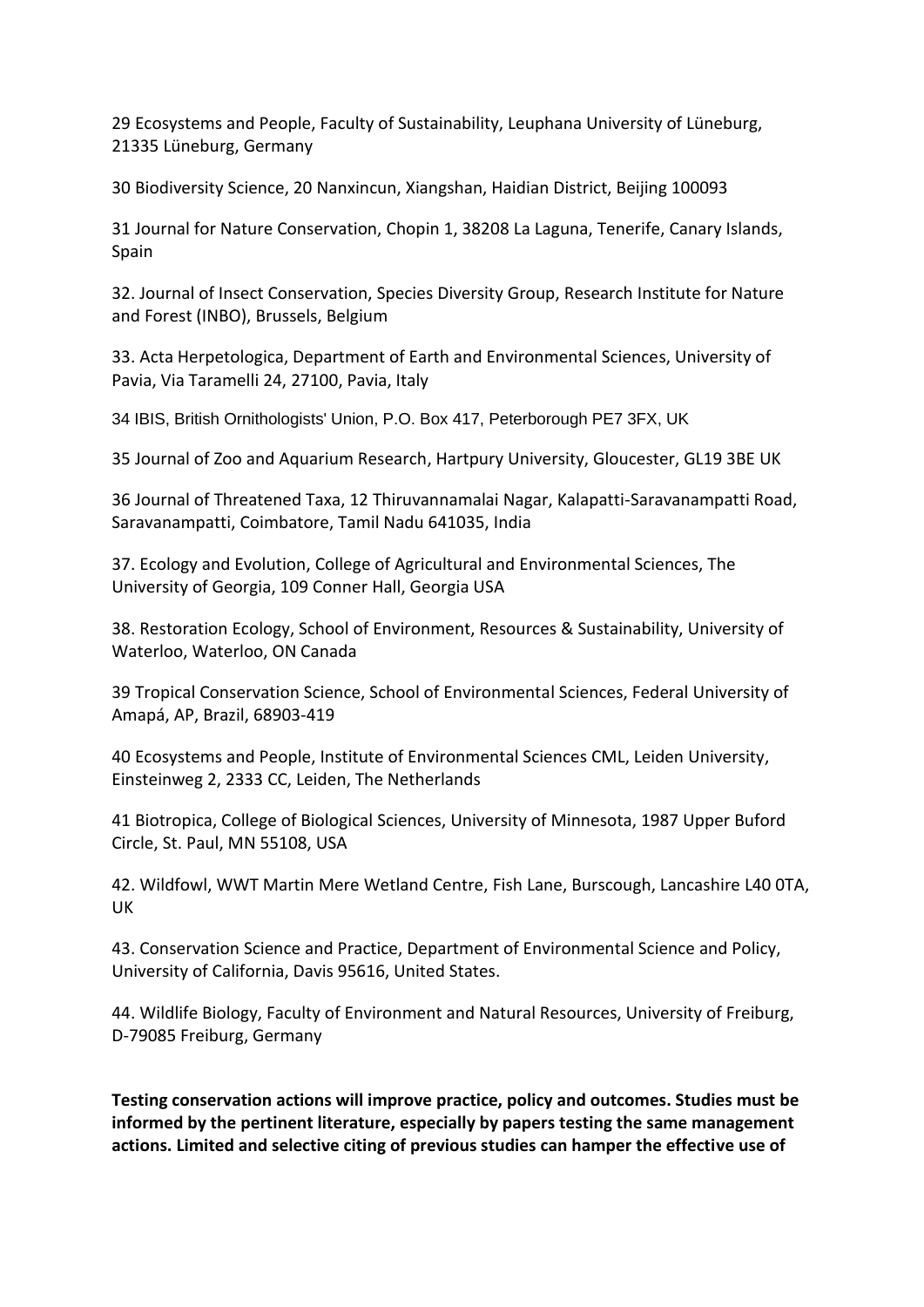## **collective knowledge. Forty conservation journals are addressing this, by asking authors to reflect on existing evidence and to place their study in context.**

Scientific knowledge grows by building on previous understanding, summarised by Isaac Newton's phrasing of a much older idea, 'If I have seen further it is by standing on the shoulders of giants'. However, in science, we often do not always clamber as high as we could because we fail to consider previous work. Multiple factors beyond quality and relevance affect the likelihood of a paper being cited, including the author's status, country and affiliation (Leimu & Koricheva 2005), number of authors (Neiminen et al. 2007, Sala and Brooks 2008), journal prestige (Tahamtan et al. 2016), length (Neiminen et al. 2007, Stanek 2008), language (van Leeuwen et al. 2001), geographical location of authors and readers (Nunez et al. 2019), direction and strength of the results (Neiminen et al. 2007), whether open access and whether the paper is a self-citation (Schreiber 2009). Furthermore, even those papers that are cited are not always used correctly: in ecology (Todd et al. 2007) and marine biology (Todd et al. 2010), 16-18% of citations offer either ambiguous or no support for associated assertion. Even when papers are "debunked" the original papers continue to be cited 17 times more than the rebuttal (Banobi et al. 2011).

We suggest that such failings distorts knowledge. Few conservation practitioners cite original studies (Pullin et al. 2004, Sutherland 2004), although there is some evidence that this is starting to change (Wainwright et al. 2018). Furthermore, most conservation scientists use previous literature selectively, leading to bias (Gossa et al. 2015). We checked the most recent issue of five major conservation journals and found 23 papers testing conservation interventions. Together, these papers failed to cite at least 51 other studies, collected on [www.conservationevidence.com,](http://www.conservationevidence.com/) which tested the same interventions in similar environments. Such underutilisation exaggerates the originality of new findings and distorts impressions of existing knowledge and may result in actions being biased towards the single latest study.

Poor citation practices have distorted ideas (Smith and Banks 2017), such as that Darwin developed his theory of evolution by looking at Galapagos finches, despite not mentioning them in *The Origin of Species* (Sulloway 1983); that exotic ants in Madeira were responsible for the extinction of native ants, which never actually went extinct (Wetterer 2006); or that black rats were important predators of Australian mammals, based on a study that found no significant effect of rats on native mammal numbers (Smith and Banks 2017). The failure to assess the existing evidence base fully can lead to an overemphasis on outlying, well publicised or even discredited studies, or those published in prestigious outlets. Effective policy and management rarely emerge from single, definitive experiments. Rather, reliable knowledge accumulates from diverse sources of evaluated evidence that persuade communities of professionals (Collins and Pinch 2012; Roche et al. 2019).

We can best understand how to employ interventions by evaluating how they have worked in a range of circumstances. For example, a paper testing the efficacy of streamer lines in reducing bycatch of seabirds should incorporate previous studies of streamer lines in different locations, with different species, and with different numbers of lines or types of line, providing a comprehensive picture of whether the action is generally effective, or is more effective in some situations than others. In this way, the 'giant' is assembled, and new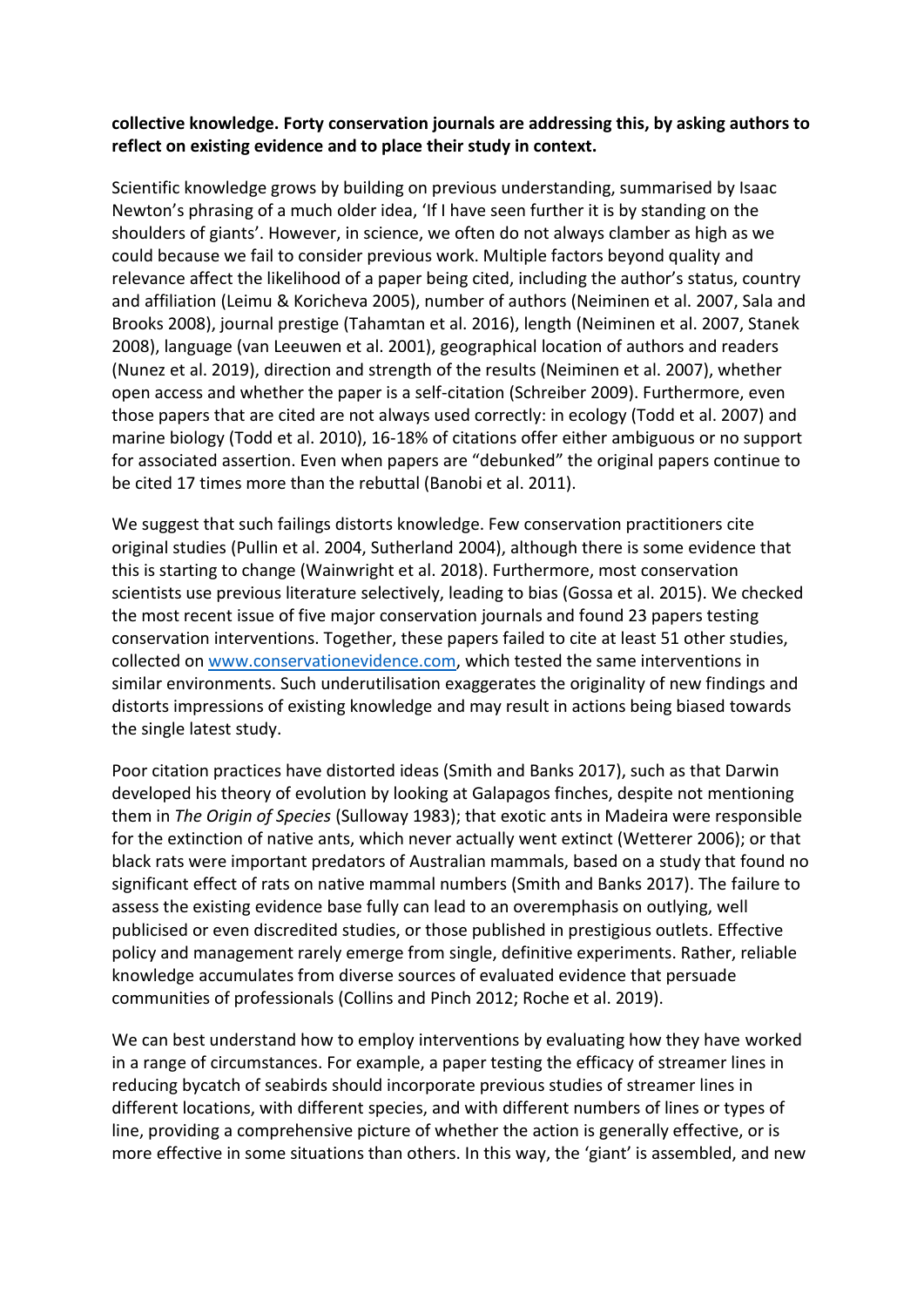studies can avoid pitfalls and target knowledge gaps. Reliability is important and conservation science should encourage studies that replicate interventions (Baker 2016).

One solution is the Conservation Evidence website [\(www.conservationevidence.com\)](http://www.conservationevidence.com/) (Sutherland et al 2019), which was developed to collect, curate and summarise tests of conservation interventions. It provides a means of checking the literature; authors may summarise the existing literature either by referring to the individual papers or, if the literature is extensive, make use of the review provided. We envisage a simple routine of checking Conservation Evidence and then adding other relevant literature. Researchers can use it to check they have not missed key references, and may reference the webpage to avoid adding references to their manuscript. Conservation Evidence focuses exclusively on conservation solutions, and does not, for example, collect papers describing threats, or compile or summarise conceptual and theoretical papers for hypothesis generation and inference. It has not yet covered interventions for all habitats and taxa and there may be relevant papers published since the literature was synthesised by Conservation Evidence.

Other options for extracting the relevant literature include systematic reviews (especially those collated by the Collaboration for Environmental Evidence, [www.environmentalevidence.org\)](http://www.environmentalevidence.org/), other specialist websites for specific topic areas such as the Resource database of the Society for Ecological Restoration [https://www.ser](https://www.ser-rrc.org/resource-database)[rrc.org/resource-database](https://www.ser-rrc.org/resource-database) or the CABI Invasive species compendium [https://www.cabi.org/isc,](https://www.cabi.org/isc) standard literature searches (ideally with the search process specified) or the forthcoming Applied Ecology Resources [\(https://www.britishecologicalsociety.org/publications/applied-ecology-resources/\)](https://www.britishecologicalsociety.org/publications/applied-ecology-resources/), which will host a searchable and citable grey literature repository.

Forty conservation-focused journals (are listed in Table 1) have decided to request that authors outline how they have placed the literature in context, for example by searching Conservation Evidence, by incorporating this in the submission process or in instructions to authors. The lead editors of these journals are the authors of this paper.

This solution of asking authors testing interventions to explain how they have placed their paper in context will help ensure conservation science reduces the perils of cherry picking scientific evidence and will improve the design of future work. It will not provide a complete remedy to bias in conservation papers. Ideally, the impact of this measure will grow as the evidence base grows, so that we can have the extended vision that comes from standing on the shoulders of giants rather than the limited vision from standing on their toes.

We thank Arcadia for funding and the referees for improving this piece.

## **References**

Baker, M. (2016). 1,500 scientists lift the lid on reproducibility. Nature News, 533(7604), 452.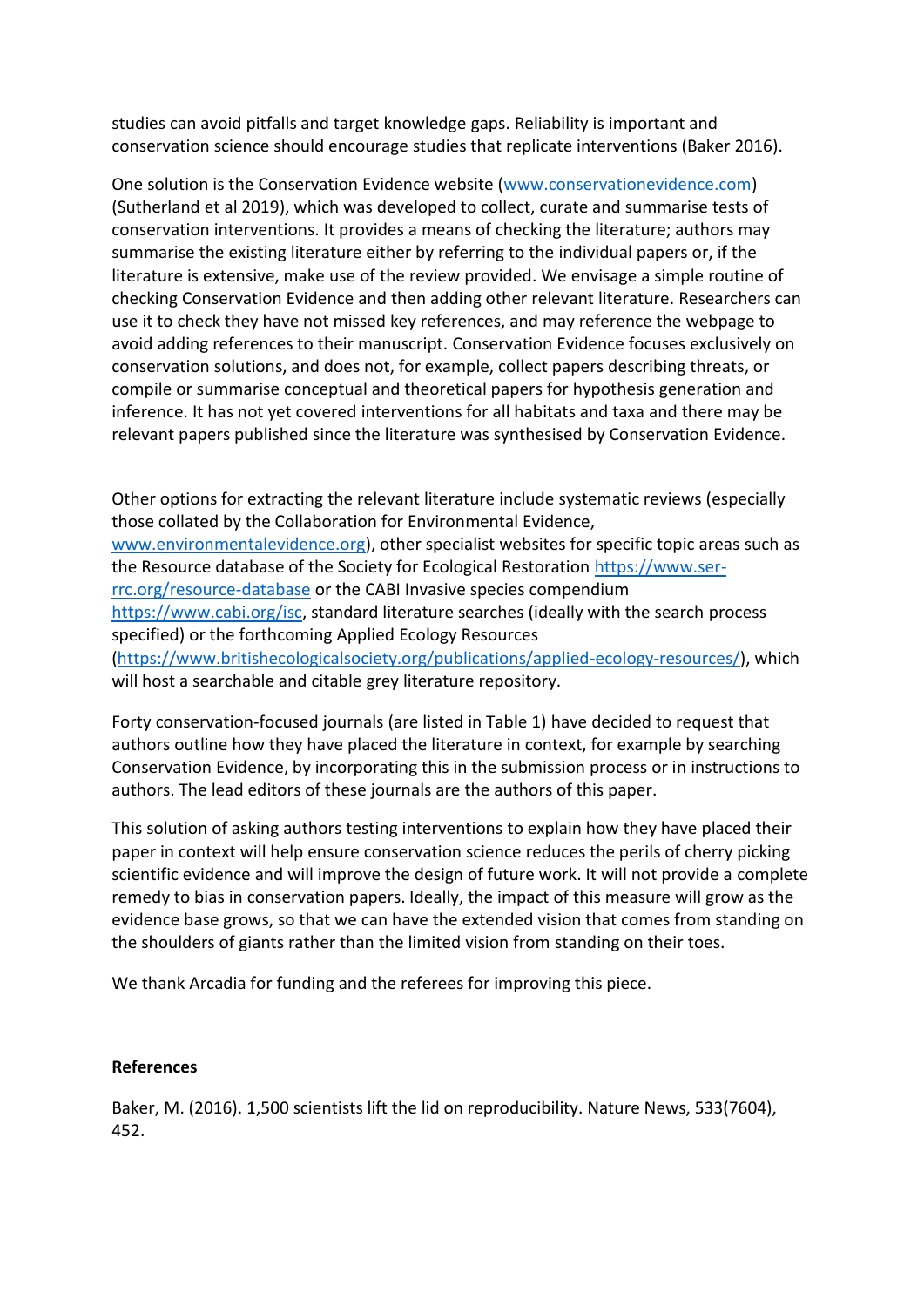Banobi, J. A., Branch, T. A., & Hilborn, R. (2011). Do rebuttals affect future science? Ecosphere, 2(3): 1-11.

Collins, H. M., and T. Pinch. (2012). The Golem: What you should know about science. Cambridge University Press.

Eysenbach, G. (2006). Citation advantage of open access articles. PLoS biology, 4(5): e157.

Gossa, C., M. Fisher, and E. Milner-Gulland. 2015. The research–implementation gap: how practitioners and researchers from developing countries perceive the role of peer-reviewed literature in conservation science. Oryx 49:80-87.

Leimu R, Koricheva J (2005) What determines the citation frequency of ecological papers? Trends Ecol Evol 20:28–32

Nieminen P, Rucker G, Miettunen J, Carpenter J, Schumacher M (2007) Statistically significant papers in psychiatry were cited more often than others. J Clin Epidemiol 60:939– 946

Nuñez, M. A., J. Barlow, M. Cadotte, K. Lucas, E. Newton, N. Pettorelli, and P. A. Stephens. 2019. Assessing the uneven global distribution of readership, submissions and publications in applied ecology: Obvious problems without obvious solutions. Journal of Applied Ecology 56:4-9.

Pullin, A. S., Knight, T. M., Stone, D. A., & Charman, K. (2004). Do conservation managers use scientific evidence to support their decision-making? Biological conservation, 119: 245-252.

Roche, D.G., Bennett, J.R., Provencher, J., Rytwinski, T., Haddaway, N.R., & Cooke, S.J. 2019. Environmental sciences benefit from robust evidence irrespective of speed. Science of the Total Environment. 696:134000.

Sala SD & Brooks J (2008) Multi-authors' self-citation: a further impact factor bias? Cortex 44:1139–1145

Smith, H. M., & Banks, P. B. (2017). How dangerous conservation ideas can develop through citation errors. Australian Zoologist, 38: 408-413.

Soulé, M. E. (1985). What is conservation biology?. BioScience, 35: 727-734.

Stanek, K. Z. (2008). How long should an astronomical paper be to increase its Impact? arXiv preprint arXiv:0809.0692.

Sulloway, F. J. 1983. The legend of Darwin's finches. Nature 303: 372.

Sutherland, W. J., Pullin, A. S., Dolman, P. M., & Knight, T. M. (2004). The need for evidencebased conservation. Trends in Ecology & Evolution, 19: 305-308.

Sutherland, W.J., Taylor, N.G., MacFarlane, D., Amano, T., Christie, A.P., Dicks, L., Lemasson, A.J., Littlewood, N.A., Martin, P.A., Ockendon, N., Petrovan, S.O., Robertson, R.J., Rocha, R., Shackelford, G.E., Smith, R.K., Tyler, E.H.M. and Wordley, C.F.R. (2019) Building a tool to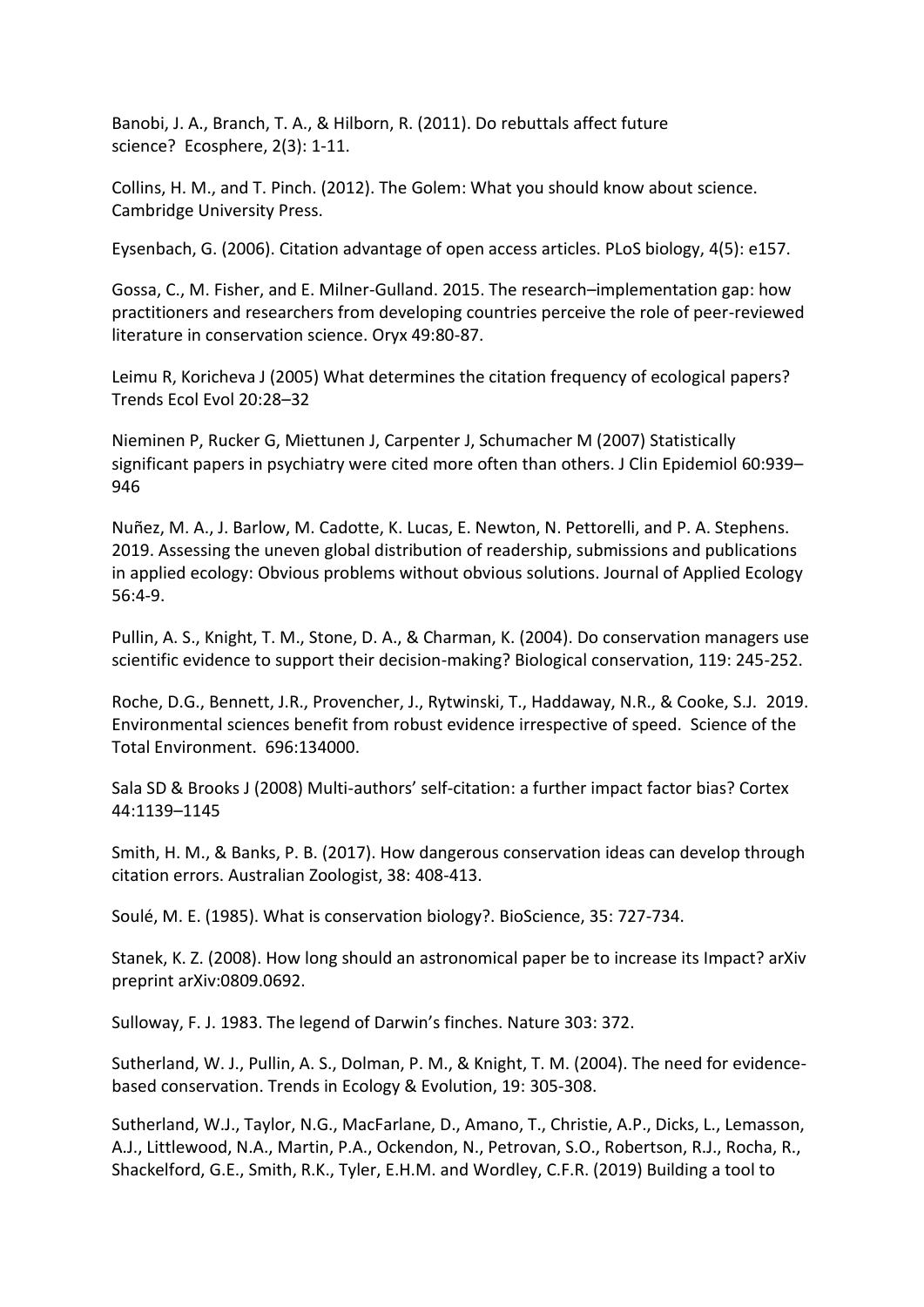overcome barriers in research-implementation spaces: the Conservation Evidence database. Biological Conservation. 235: 93-101.

Tahamtan, I., Afshar, A. S., & Ahamdzadeh, K. (2016). Factors affecting number of citations: a comprehensive review of the literature. Scientometrics, 107: 1195-1225.

Todd, P. A., Yeo, D. C., Li, D., & Ladle, R. J. (2007). Citing practices in ecology: can we believe our own words? Oikos, 116: 1599-1601.

Todd, P. A., Guest, J. R., Lu, J., & Chou, L. M. (2010). One in four citations in marine biology papers is inappropriate. Marine Ecology Progress Series, 408: 299-303.

Van Leeuwen, T. N., Moed, H. F., Tijssen, R. J., Visser, M. S., & Van Raan, A. F. (2001). Language biases in the coverage of the Science Citation Index and its consequences for international comparisons of national research performance. Scientometrics, 51: 335-346.

Wainwright, C. E., T. L. Staples, L. S. Charles, T. C. Flanagan, H. R. Lai, X. Loy, V. A. Reynolds, and M. M. Mayfield. 2018. Links between community ecology theory and ecological restoration are on the rise. Journal of Applied Ecology 55:570-581.

Wetterer, J. K. 2006. Quotation error, citation copying, and ant extinctions in Madeira. Scientometrics 67: 351-372.

Table 1. The 40 journals that have agreed to require authors of papers testing conservation interventions to state how they searched for evidence of the outcomes of other similar interventions.

| Acta Herpetologica                          | <b>Endangered Species Research</b>                       |
|---------------------------------------------|----------------------------------------------------------|
| <b>Animal Conservation</b>                  |                                                          |
| Aquatic Conservation: Marine and Freshwater | European Journal of Wildlife Research                    |
| Ecosystems                                  |                                                          |
| Avian Conservation and Ecology              | Global Ecology and Conservation                          |
| Avocetta - Journal of Ornithology           | Ibis                                                     |
|                                             | Journal of Applied Ecology                               |
| <b>Biodiversity Science</b>                 | Journal of Insect Conservation                           |
| <b>Biodiversity and Conservation</b>        | Journal for Nature Conservation                          |
| <b>Biological Conservation</b>              | Journal of Threatened Taxa                               |
| <b>Biotropica</b>                           | Mires and Peat                                           |
| <b>Bird Conservation International</b>      | Journal of Zoo and Aquarium Research                     |
| Bird Study                                  | Oryx                                                     |
| <b>Conservation Biology</b>                 | Pacific Conservation Biology                             |
| <b>Conservation Evidence</b>                | <b>Restoration Ecology</b>                               |
| <b>Conservation Letters</b>                 | Rivista Italiana di Ornitologia- Research in Ornithology |
| <b>Conservation Physiology</b>              | Therya                                                   |
| <b>Conservation Science and Practice</b>    | Taiwan Journal of Biodiversity                           |
| <b>Conservation Land Management</b>         | <b>Tropical Conservation Science</b>                     |
| <b>Ecological Solutions and Evidence</b>    | Wildfowl                                                 |